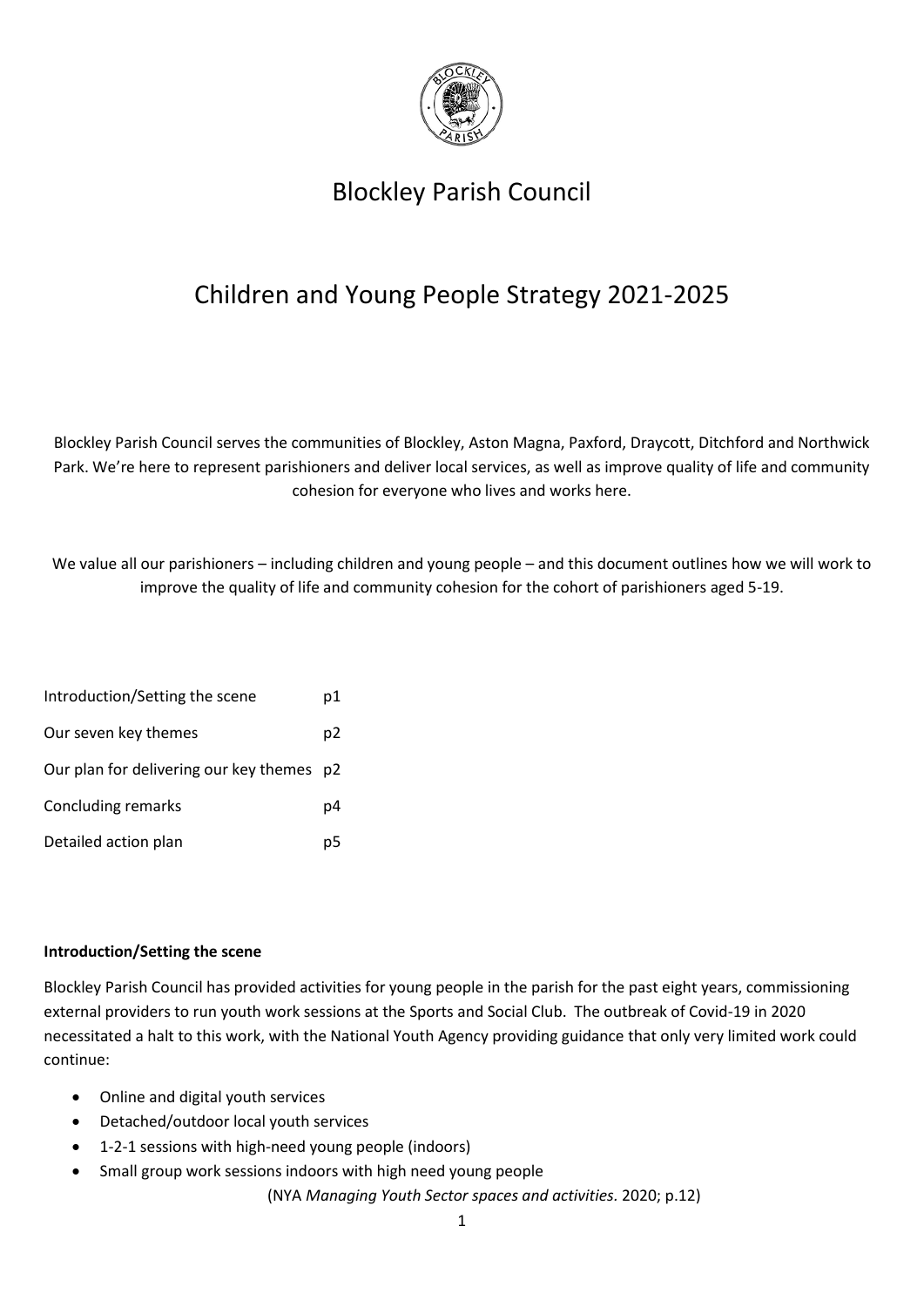The Parish Council chose to use this enforced break in our direct provision to review our work. We worked with a consultant to ensure future provision best met the needs of children and young people, whilst also providing best value for money.

This strategy document is the result of that review and will direct the Parish Council in our decision making over the next four years (June 2021-August 2025).

## **Seven Key Themes**

The Parish Council is aware it has limited resources of time, money and personnel, and so will direct our resources into seven priorities. Six of these are paired together; one stands alone. The Parish Council is committed to:

- 1) Providing activities for teenagers, and
- 2) Using the relationships built with teenagers in these activities to tap in to what young people want, encouraging them to represent themselves through democratic structures.
- 3) Being more engaged with other community groups, especially those with facilities, resources or activities that can benefit children and young people, and
- 4) Communicating and publicising this information more widely in the parish, using digital and physical methods to do so.
- 5) Developing informal sports opportunities for 8-18 year olds, in very local areas, for those not involved in formal sports and/or don't want to travel out of the Parish, and
- 6) Developing outdoor space(s) suitable for teenagers, where they feel welcome and 'at home'.
- 7) Developing an accessible hub for children, young people and families.

#### **Our plan for delivering our seven key themes**

#### *Blockley Parish Council will:*

- *1) Provide activities for teenagers, and*
- *2) Use the relationships built with teenagers in these activities to tap in to what young people want, encouraging them to represent themselves through democratic structures.*

We intend to commission an external agency to provide weekly youth work sessions, starting as soon as is practically possible. The commissioning document will be drawn up in partnership with the consultant working with us, and will be specifically directed to:

- a) Provide weekly fun, engaging and developmental youth work sessions for young people aged 8-18
- b) Focus the work on getting young people to use their voice to inform the Parish Council in all of our key themes
- c) Work towards there being informal and formal routes for teenagers in the Parish to directly influence all of the key themes from 2022 onwards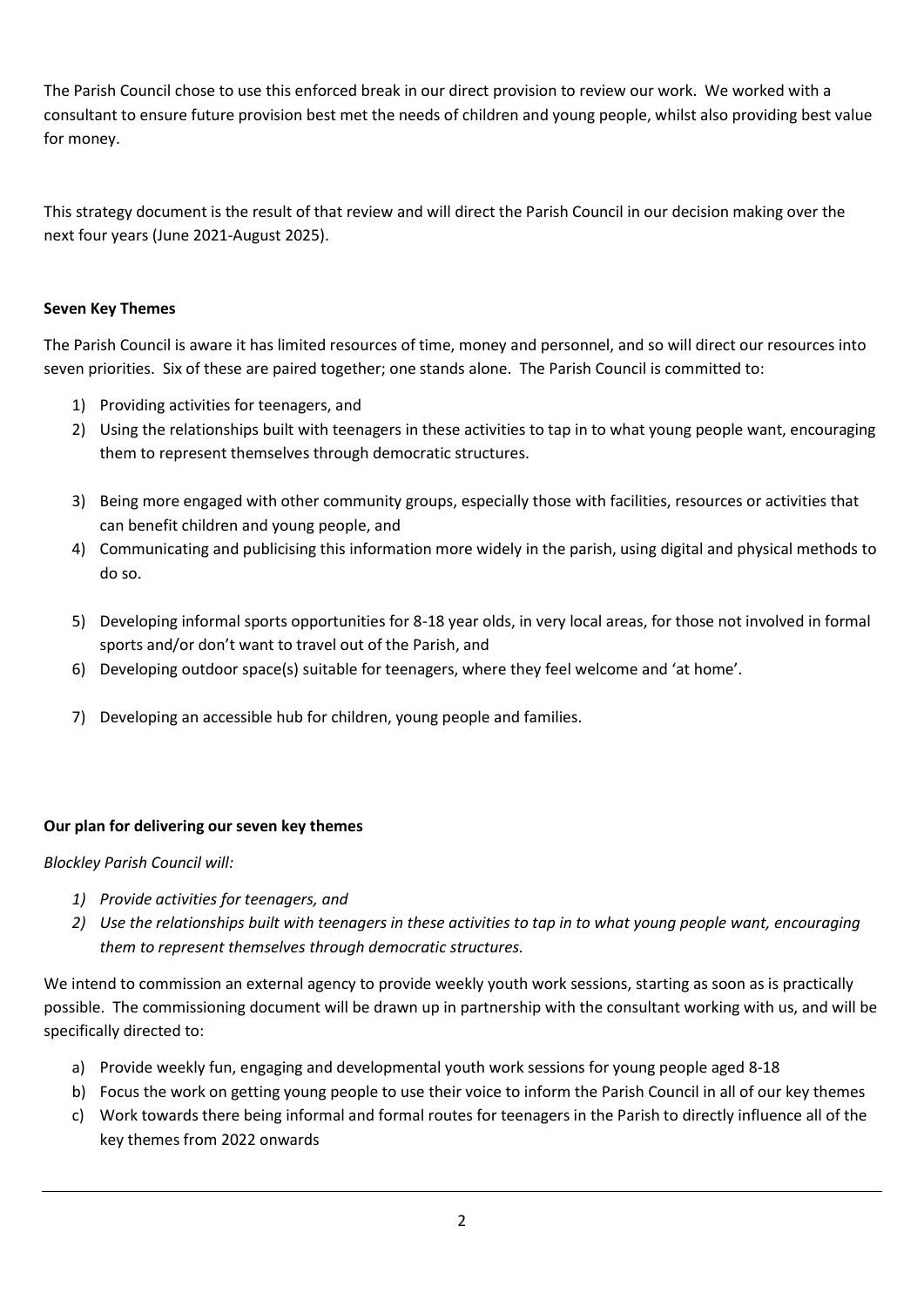Blockley Parish Council will:

- *3) Be more engaged with other community groups, especially those with facilities, resources or activities that can benefit children and young people, and*
- *4) Communicate and publicise this information more widely in the parish, using digital and physical methods to do so.*

We intend to work as a whole Parish Council to link up things that are already available, working with existing structures to improve the "offer" to children and young people. Specifically, we commit to:

- a) Creating a role on the Parish Council of "Community Group Liaison", whose task it will be to communicate in to the Council on the activities, resources and opportunities that are available already in the village
- b) Create, and keep up to date, a list of community groups and resources that may be of benefit to others in the community
- c) Encourage all the Council members to keep up with developments in committees and organisations in the Parish through their informal networks
- d) Appoint someone to manage social media on behalf of the Council to communicate all of this information out to local communities.

# Blockley Parish Council will:

- *5) Develop informal sports opportunities for 8-18 year-olds, in very local areas, for those not involved in formal sports and/or don't want to travel out of the Parish, and*
- *6) Develop outdoor space(s) suitable for teenagers, where they feel welcome and 'at home'.*

We recognise that children and young people in the local area often take part in formal sporting activities, often a car journey away from their home. We encourage and support this. We also recognise that the distance to these activities can be a barrier to some families, and that not all children and young people want to be involved in organised sport and would prefer informal activities and spaces. Therefore, we commit to:

- a) Working with the Sports and Social Club to explore how we can involve more children and young people in sports on that site
- b) Working with our commissioned youth work provider and young people to explore possible sites for an informal space for young people to socialise.

Blockley Parish Council will:

7) *Explore developing an accessible hub for children, young people and families*.

The Parish Council would like to develop a building that acts as a hub for children, young people and families in the Parish. We recognise that this will take some work to explore the feasibility of taking on the responsibilities of such a building, but if one comes available will:

- a) Encourage a committee to form to take on the running of the building (i.e. not run it ourselves but support an entity to do so)
- b) Encourage that space to be used for multiple activities, from youth work, to interest groups, mother and toddlers groups, school use, after school get togethers…the only limit is the imagination of the committee and children, young people and families who use it!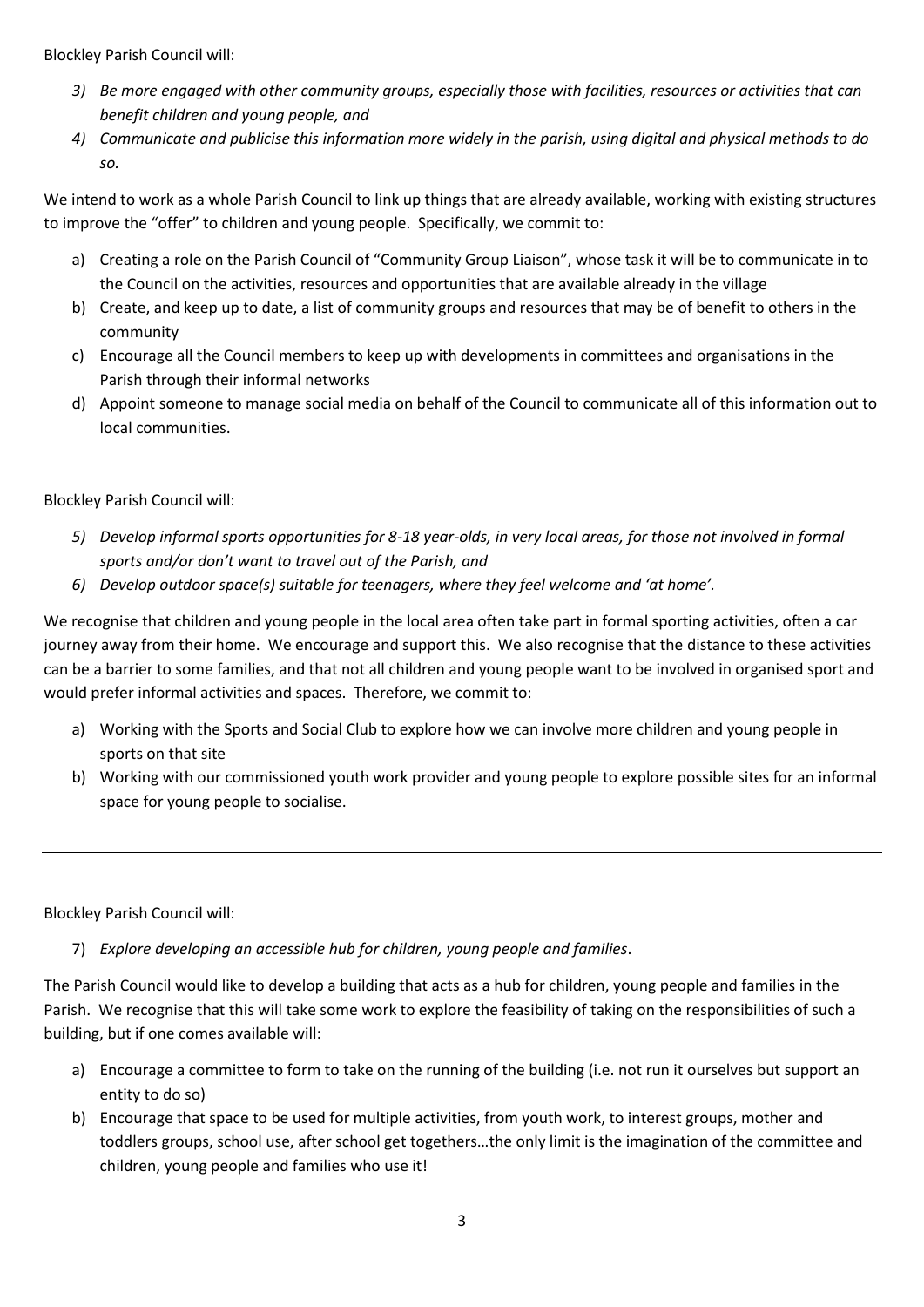c) To encourage the committee to rent space in the building, if possible, to help fund the activities and building as a whole

#### **Concluding remarks**

Blockley Parish Council values all of the children, young people and families that live in our communities. We will review this plan on an annual basis and welcome input into it from all who have a stake in it, especially children and young people themselves. We will actively set up routes for this input to happen through our commissioning of youth work in the next 12 months. We hope and intend that by the time this strategy is half way through its life, children and young people will be directing it as equal partners with the Council.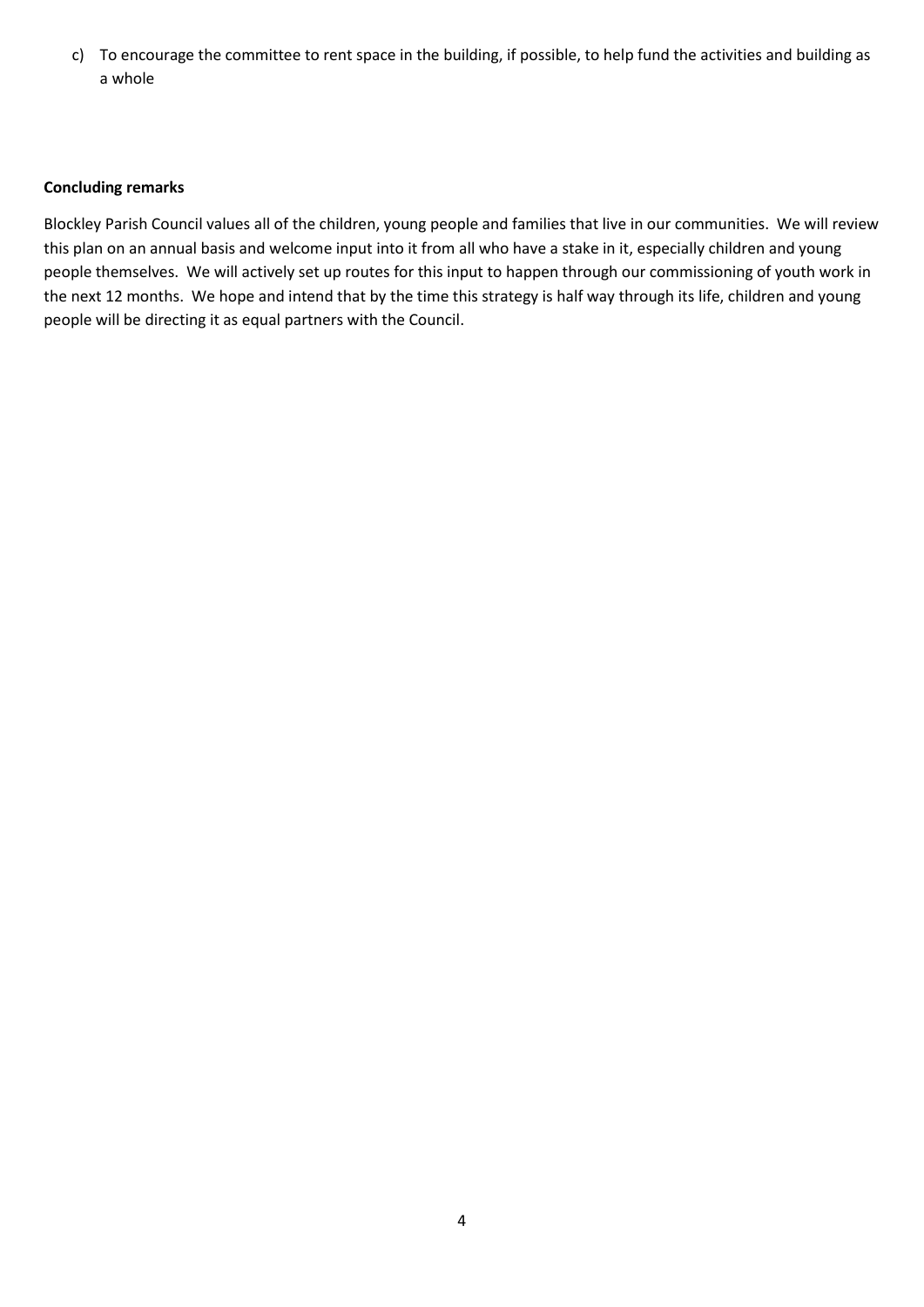## **Action Plan**

| <b>Needs/Gaps BPC want to</b><br>meet                                                                                                                                                            | Actions to meet those gaps                                                                                                                                                           | <b>Key Performance Indicators</b>                                                                                                                                                           | <b>Target date</b>                                                                  | <b>Responsible Person</b>                                                                |
|--------------------------------------------------------------------------------------------------------------------------------------------------------------------------------------------------|--------------------------------------------------------------------------------------------------------------------------------------------------------------------------------------|---------------------------------------------------------------------------------------------------------------------------------------------------------------------------------------------|-------------------------------------------------------------------------------------|------------------------------------------------------------------------------------------|
| Provide activities for<br>teenagers                                                                                                                                                              | Commission an organisation to<br>re-start youth activities at the<br>Sports Club, with a particular<br>focus on getting young people<br>involved in directing their own<br>provision | Commissioning document written<br>Advertisements placed inviting<br>tenders<br>Commissioning process complete<br>Youth work activities begin                                                | 31st May 2021<br>22nd June 2021<br>31st July 2021<br>1 <sup>st</sup> September 2021 | <b>Chime Management/Clerk</b><br><b>Clerk</b><br><b>Clerk</b><br>Newly commissioned body |
| Use the relationships built<br>with teenagers in these<br>activities to tap in to what<br>young people want,<br>encouraging them to<br>represent themselves<br>through democratic<br>structures. | To use the commissioning<br>process to direct the<br>commissioned body to work on<br>this area specifically, bringing in<br>their expertise in this area                             | Commissioning process complete<br>Informal representation from<br>young people on this strategy<br>Formal representation from<br>young people on this strategy -<br>reporting to PC meeting | 31st July 2021<br>31st December 2021<br>31 <sup>st</sup> March 2022                 | Clerk<br>Newly commissioned body<br>Newly commissioned body                              |
|                                                                                                                                                                                                  |                                                                                                                                                                                      | Youth champions or youth council<br>instated                                                                                                                                                | 31 <sup>st</sup> March 2022                                                         | Newly commissioned body                                                                  |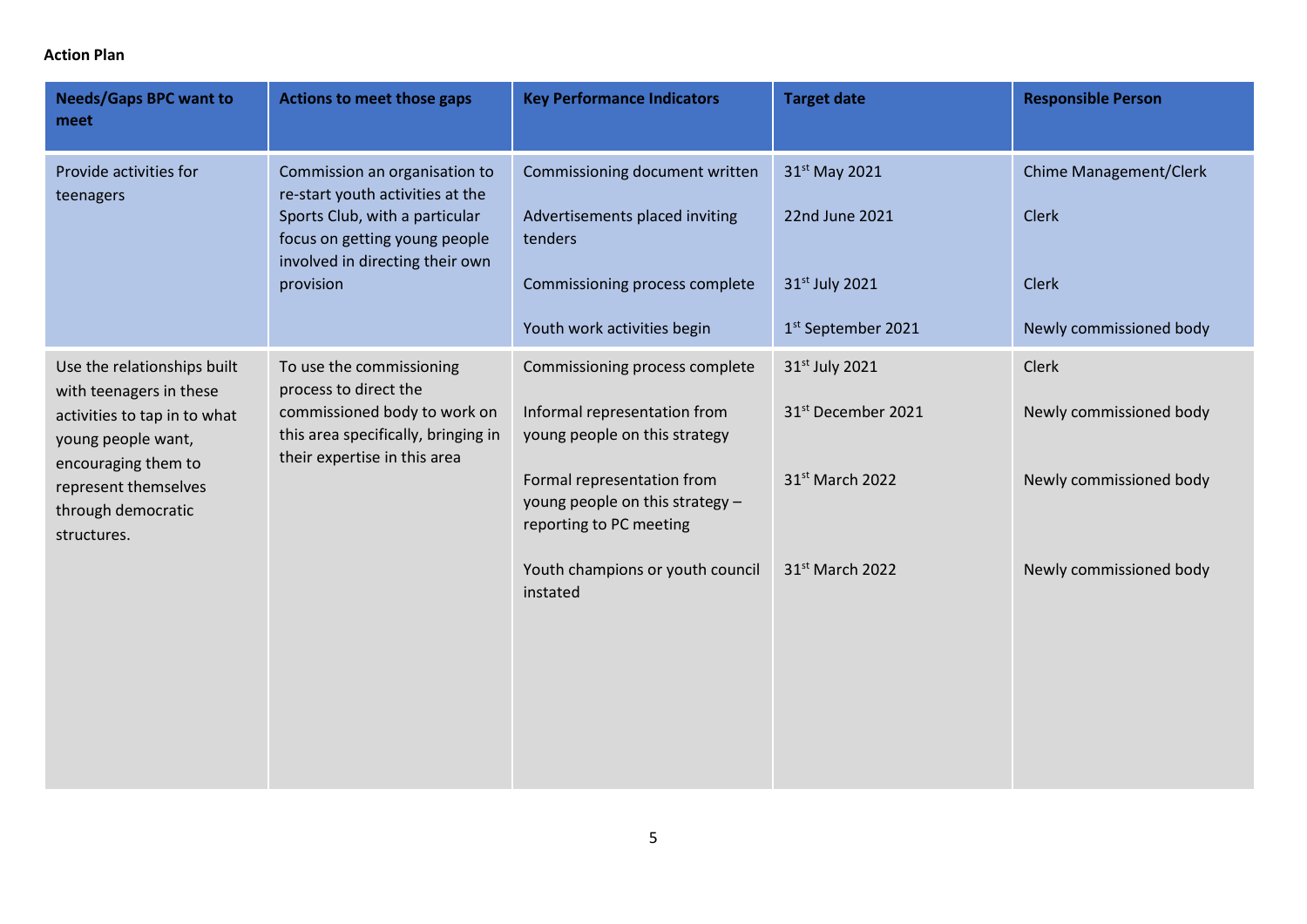| <b>Needs/Gaps BPC want to</b><br>meet                                                                                                                                                                                                                                                                      | <b>Actions to meet those gaps</b>                                                                                                                                                                                                          | <b>Key Performance Indicators</b>                                                                                 | <b>Target date</b>              | <b>Responsible Person</b>                    |
|------------------------------------------------------------------------------------------------------------------------------------------------------------------------------------------------------------------------------------------------------------------------------------------------------------|--------------------------------------------------------------------------------------------------------------------------------------------------------------------------------------------------------------------------------------------|-------------------------------------------------------------------------------------------------------------------|---------------------------------|----------------------------------------------|
| Be more engaged with other<br>community groups,<br>especially those with<br>facilities, resources or<br>activities that can benefit<br>children and young people,<br>and<br>Communicate and publicise<br>this information more<br>widely in the parish, using<br>digital and physical methods<br>to do so. | Create a role on the Parish<br><b>Council of "Community Group</b><br>Liaison", who's task it will be to<br>communicate in to the Council<br>on the activities, resources and<br>opportunities that are available<br>already in the village | Role created, and appointed at<br><b>Parish Council meeting</b>                                                   | 31st December 2021              | Chair                                        |
|                                                                                                                                                                                                                                                                                                            | Create, and keep up to date a<br>list of community groups and<br>resources that may be of<br>benefit to others in the<br>community                                                                                                         | List created, and a suitable<br>medium agreed on to<br>communicate this to parishioners                           | 31 <sup>st</sup> December 2021  | <b>Community Group Liaison</b><br>councillor |
|                                                                                                                                                                                                                                                                                                            | <b>Encourage all the Council</b><br>members to keep up with<br>developments in committees<br>and organisations in the Parish<br>through their informal<br>networks                                                                         | A standing item on the agenda for<br>all members to feedback<br>information on community<br>groups and activities | 30 <sup>th</sup> September 2021 | Chair/Clerk                                  |
|                                                                                                                                                                                                                                                                                                            | Appoint someone to manage<br>social media on behalf of the<br>Council to communicate all this<br>information out to local<br>communities                                                                                                   | Appointment to this role made                                                                                     | 30 <sup>th</sup> September 2021 | <b>Full council</b>                          |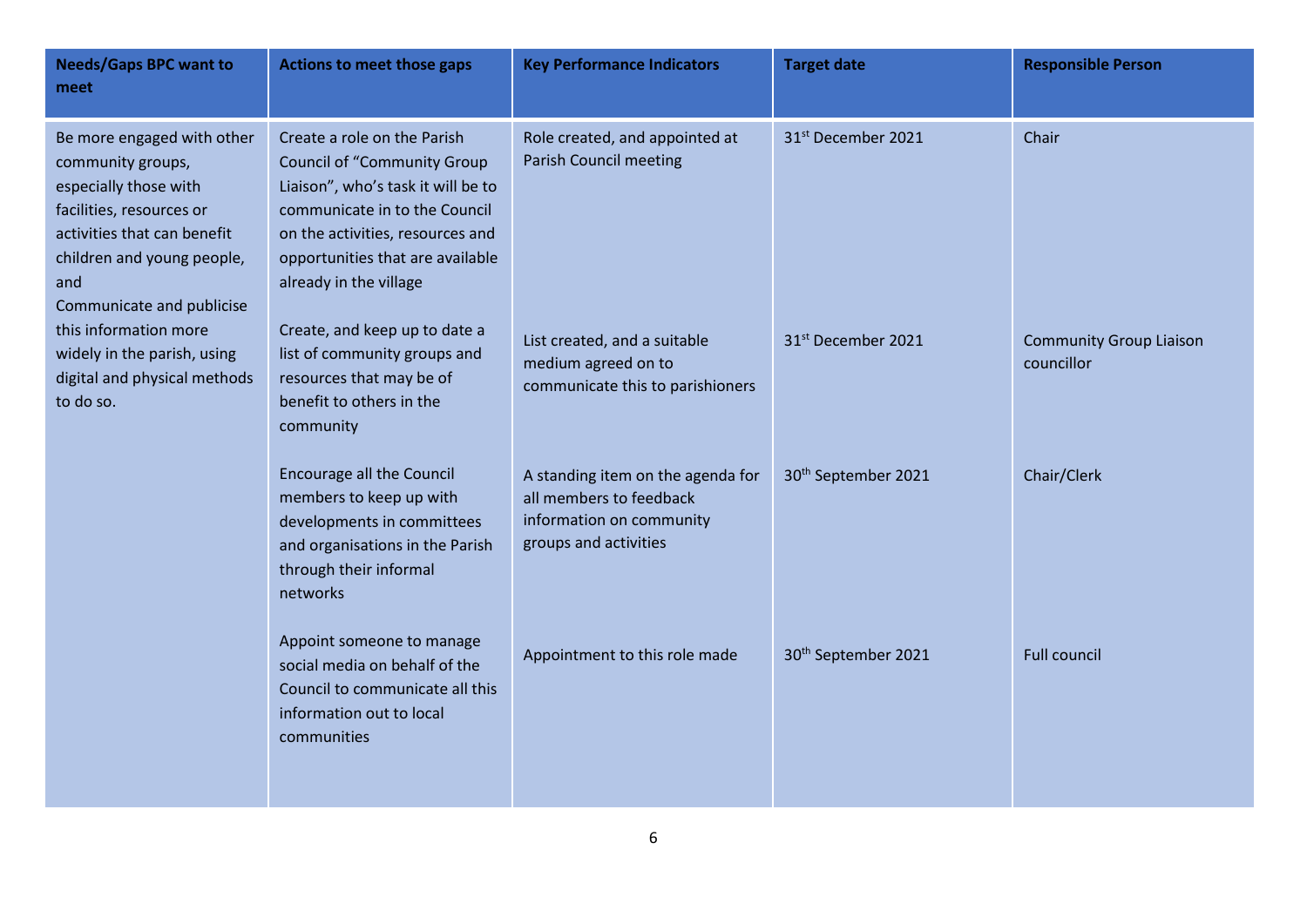| <b>Needs/Gaps BPC want to</b><br>meet                                                                                                                                                | <b>Actions to meet those gaps</b>                                                                                                                                                                                                                                                                            | <b>Key Performance Indicators</b>                                                                                                                                                                                                                          | <b>Target date</b>                                                                                                                                   | <b>Responsible Person</b>                                                                                                                      |
|--------------------------------------------------------------------------------------------------------------------------------------------------------------------------------------|--------------------------------------------------------------------------------------------------------------------------------------------------------------------------------------------------------------------------------------------------------------------------------------------------------------|------------------------------------------------------------------------------------------------------------------------------------------------------------------------------------------------------------------------------------------------------------|------------------------------------------------------------------------------------------------------------------------------------------------------|------------------------------------------------------------------------------------------------------------------------------------------------|
| Develop informal sports<br>opportunities for 8-18 year-<br>olds, in very local areas, for<br>those not involved in formal<br>sports and/or don't want to<br>travel out of the Parish | <b>Appoint a Community Group</b><br>Liaison (CGL) role on the Parish<br>Council<br>CGL to approach sports and<br>social club and explore<br>opportunities and barriers to<br>enabling this<br>Informal sports and drop in<br>sessions started, on a weekly<br>basis, to benefit both social<br>club and C&YP | Role created, and appointed at<br><b>Parish Council meeting</b><br>Meeting attended, and reported<br>back to full council<br>Sessions begin                                                                                                                | 31st December 2021<br>28 <sup>th</sup> February 2022<br>Summer 2022                                                                                  | Chair<br><b>CGL</b><br><b>CGL and Newly Commissioned</b><br>Provider                                                                           |
| Develop outdoor space(s)<br>suitable for teenagers,<br>where they feel welcome<br>and 'at home'.                                                                                     | Commission an organisation to<br>re-start youth activities at the<br>Sports Club, with a particular<br>focus on getting young people<br>involved in directing their own<br>provision<br>Consultation (formal and<br>informal methods) with young<br>people to research equipment,<br>siting etc              | Commissioning document written<br>Advert placed<br>Commissioning process complete<br>Sessions begin<br>Informal representation from<br>young people on this topic<br>Formal representation from<br>young people on this topic -<br>reporting to PC meeting | 31st May 2021<br>22nd June 2021<br>31st July 2021<br>1 <sup>st</sup> September 2021<br>31 <sup>st</sup> December 2021<br>31 <sup>st</sup> March 2022 | <b>Chime Management/Clerk</b><br><b>Clerk</b><br><b>Clerk</b><br>Newly commissioned body<br>Newly commissioned body<br>Newly commissioned body |